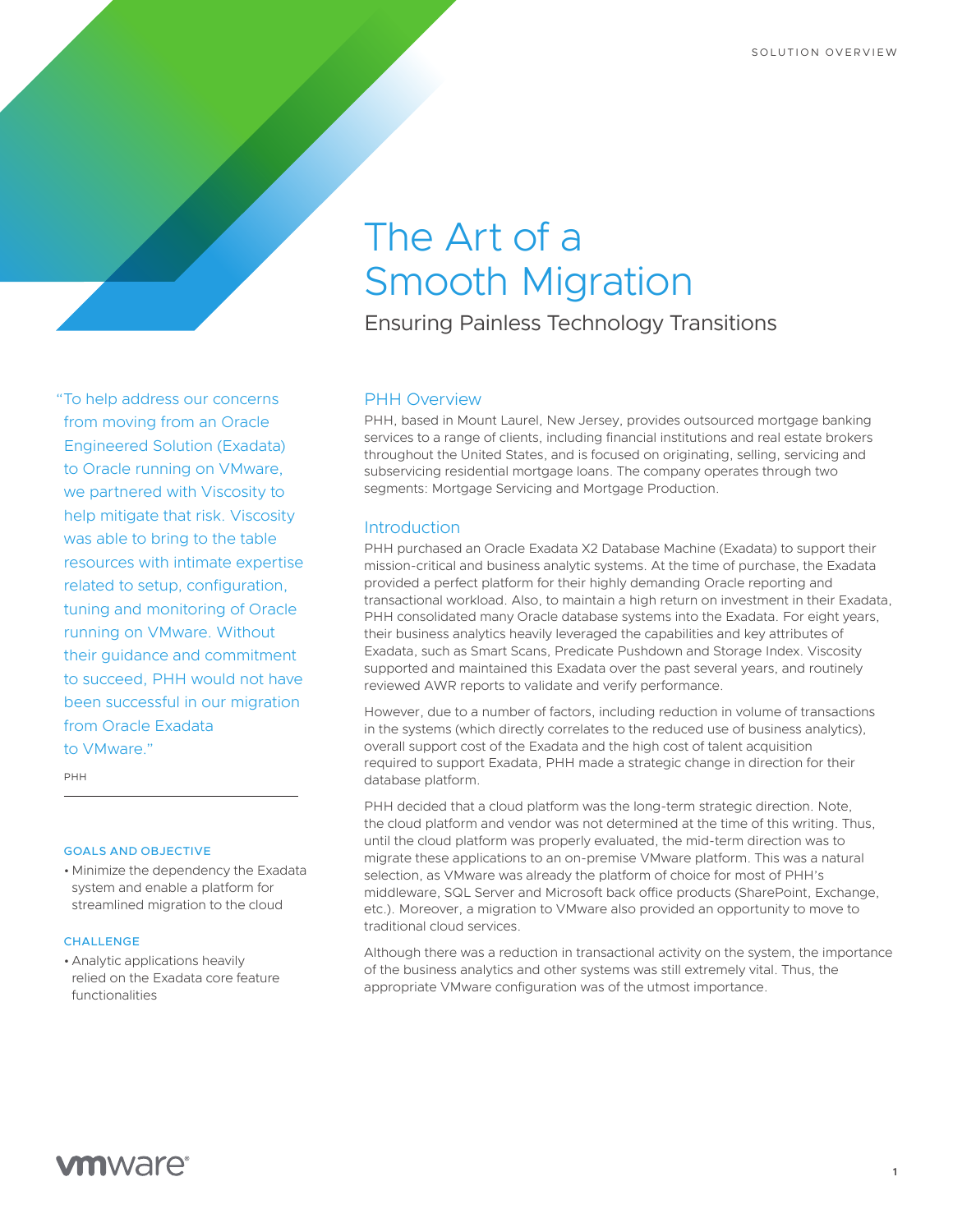# Goals and Objective

The key objective of this migration to VMware was to minimize the dependency the Exadata system and enable a platform for streamlined migration to the cloud. However, the challenge was with the analytic applications, such as Commander, which heavily relied on the Exadata core feature functionalities. To mollify the application performance, there was a concentrated effort to remove the reliance of these features. This required database infrastructure change (hardware and Oracle stack software), database structural change (adding indexes, object partitioning, pre-sorting columns, etc.) and a SQL re-write in some cases.

The PHH Exadata was a 1/4 rack system (two compute nodes and three storage cells). To mimic this configuration, staff decided that the database architecture would implement Oracle Real Application Clusters (RAC) for scalability and high availability. Viscosity-PHH deployed a three-node VMware cluster to support a three-node RAC cluster, based on Cisco UCS M5 blades.

| FINAL PHH VMWARE CONFIGURATION |                                                                                                                                                                            |
|--------------------------------|----------------------------------------------------------------------------------------------------------------------------------------------------------------------------|
| <b>COMPONENT</b>               | <b>VERSION/DETAILS</b>                                                                                                                                                     |
| VMware                         | • VMware $6.0 - 3$ node vSphere cluster                                                                                                                                    |
| Server Hardware                | • Cisco UCS B200 M5<br>• 1.5TB memory Intel Xeon E5-2600 v3/v4 processors                                                                                                  |
| Oracle Grid<br>Infrastructure  | $\cdot$ 11.2.0.4<br>• 3 node cluster                                                                                                                                       |
| Oracle Database<br>(RAC)       | $\cdot$ 11.2.0.4<br>• 3 node cluster<br>• Options:<br>• Real Application Clusters (RAC)<br>• Partitioning Option<br>• Real Application Testing (RAT)<br>• Diagnostics Pack |

FIGURE 1: PHH VMware Configuration: This database architecture implements Oracle Real Application Clusters (RAC) for scalability and high availability.

# **vm**ware<sup>®</sup>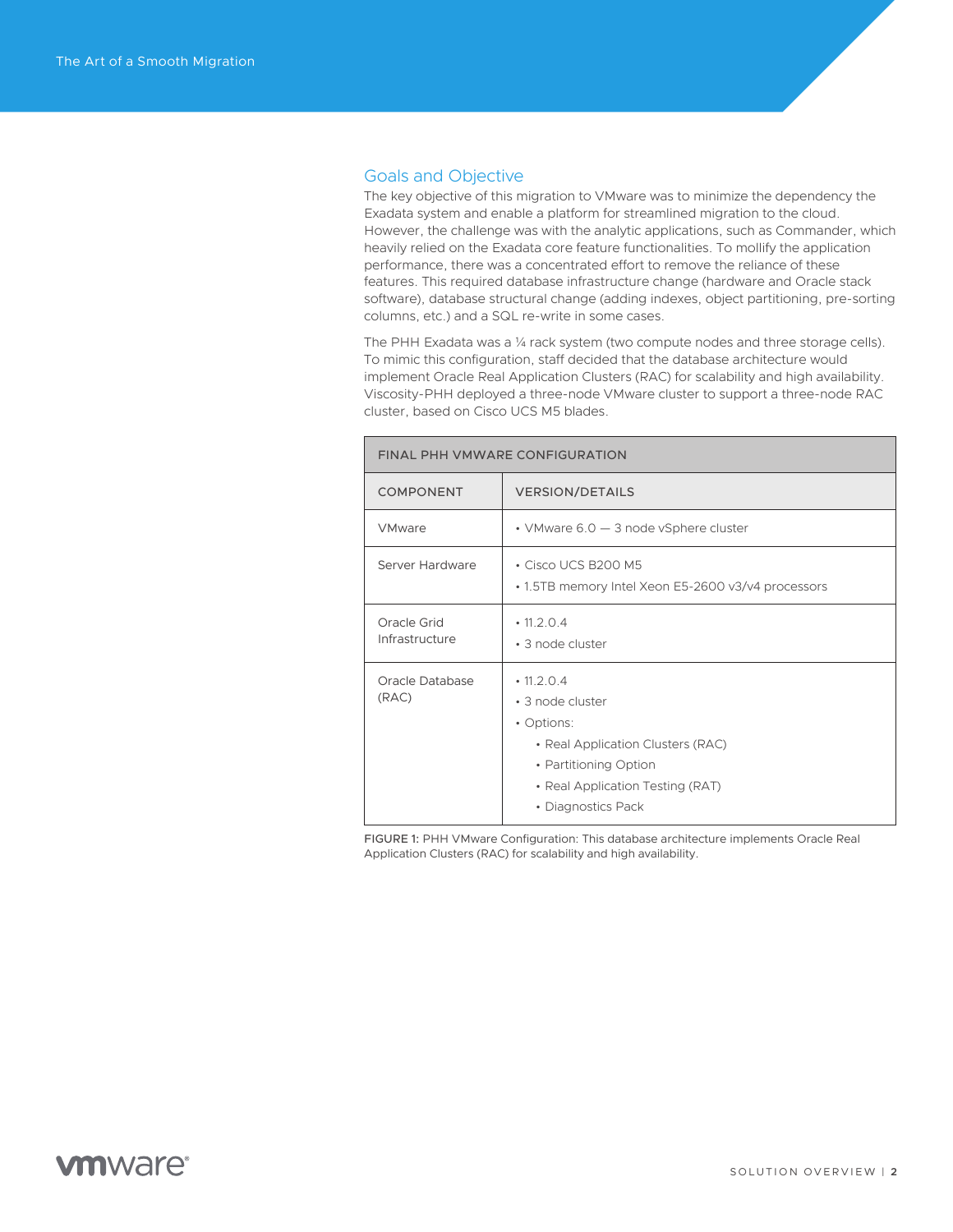### Process

#### Project Planning and Assessment

- Detail out the project specifications for the migration.
- Assess current Exadata database and system workload, configuration, evaluate and document system capacity.
- Define appropriate VM sizing for database environment.
- Review and assess database migration strategy options Datapump or RMAN with GoldenGate.

#### Dev Database Migration (for each database)

- Install Oracle software and apply patches to current Oracle Software Home.
- GoldenGate migrate database from source Exadata to target VMware VM.
- Validate database.
- Perform volume and unit testing using RAT (Real Application Testing) and SPA (SQL Performance Analyzer).
- Post-migration support.

#### Prod environment migration

- Install Oracle software and apply patches to current Oracle Software Home.
- Instantiate GoldenGate replication for Commander database to achieve nearly zero-downtime migration.
- Upgrade/migrate database from source Exadata to target VMware VM.
- Implement Tuning recommendations from UAT testing.
- Validate database.
- Set up GoldenGate reverse replication to provide a backout strategy.
- Configure OEM for monitoring.
- Post-migration support.

A component of the migration to VMware included a database upgrade and patching to 11.2.0.4. To provide zero-downtime migration, Viscosity decided to leverage GoldenGate for the Exadata-to-VMware migration. This database migration strategy was chosen depending on the state, size, version and criticality of the Oracle database. Furthermore, this migration method was used for all the key databases.

The Viscosity-PHH Team built a UAT environment to test and rollback the Exadata features. Viscosity-PHH spent the largest portion of the engagement in this UAT phase, as this defined how well-behaved the application would be without the Exadata features as well as the impact of the hypervisor.

The following key Exadata metrics were used to evaluate overall potential impact:

- Cell physical IO Bytes eligible for predicate offload
- Cell physical IO bytes saved by storage index
- Cell physical IO interconnect bytes return by smart scan

In an Exadata environment, administrators would expect high values for these metrics to showcase database scalability and efficiency. However, for non-Exadata these need to be converted to non-Exadata calls.

This UAT validation leveraged the Oracle Real Application Testing and SQL Performance Analyzer Database features to capture various Exadata workloads from a variety of timeframes. This captured workload was replayed on the VMware configuration. AWR as well as system reports were evaluated for performance impact and reviewed for further tuning. In addition, esxtop was collected to evaluate hypervisor performance.

# **vm**ware<sup>®</sup>